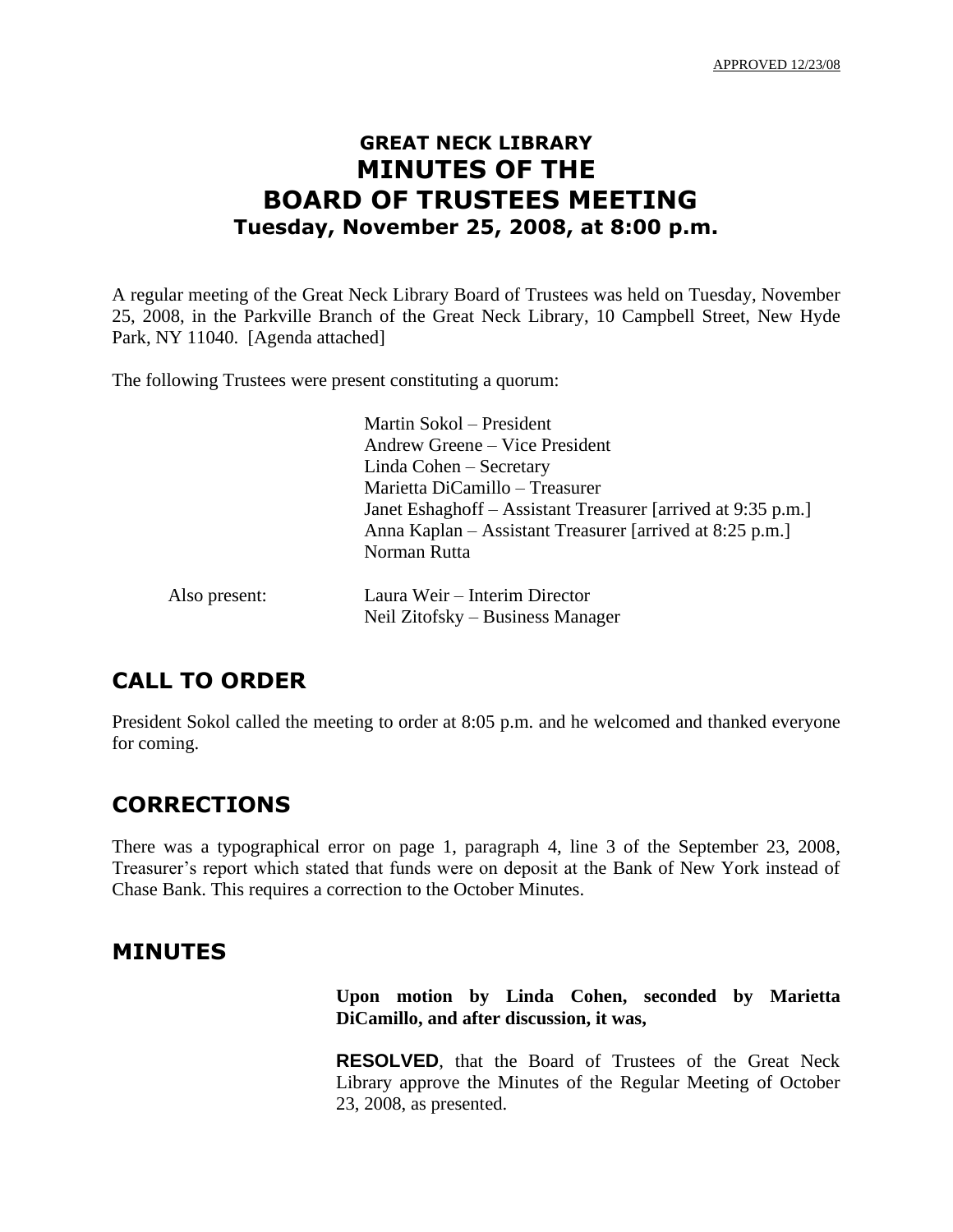**Corrections to October 23, 2008 Minutes**: delete *the Bank of New York* and replace with *Chase Bank* on page 2, paragraph 2, line 2 under the Treasurer's Report.

### **Upon motion by Marietta DiCamillo, seconded by Andrew Greene, and after discussion, it was,**

**RESOLVED**, that the Board of Trustees of the Great Neck Library approve the Minutes of the Regular Meeting of October 23, 2008, as corrected.

**VOTE:** Yes – 5 (Cohen, DiCamillo, Greene, Rutta, Sokol) *MOTION CARRIED UNANIMOUSLY*

Treasurer DiCamillo stated that at the last Finance meeting, the Library's CD interest rates were reviewed. This was prompted by issues raised by the public concerning rate of interest received on CDs which are lower than market. Based on the banker's presentation at that meeting, it was not her impression that the CDs were getting the maximum yield. Great Neck Library is paying to insure its money beyond FDIC limits. She requested that the Business Manager ask the bankers to disclose the name of the insurance company and to provide the costs of this insurance. The process needs to be reviewed and a more current policy developed. Splitting our banking arrangements between two to three banks may result in higher interest rates and thus providing more leverage. She asked permission from the Board to instruct the Business Manager to research this suggestion and come up with some other ideas. The request was granted.

*Public Comments: Karen Rubin (editor of the Great Neck News), Ralene Adler, Varda Solomon*

# **TREASURER'S REPORT – PERSONNEL REPORT**

During the month of October 2008, revenue received was \$29,810. Total expenses were \$557,068.

At the close of business, October 31, 2008, total operating fund holdings were \$1,289,153. Of these funds, \$1,286,373 was on deposit at HSBC and Chase Bank, and \$2,780 was on hand in Petty Cash funds at Main and the Branches. This compares to an October 31, 2007, balance of \$1,385,258.

Additionally, the cash balance of the Main Building and Special Services fund was \$1,553,582; the Automated Library fund was \$160,617; the Restricted Gift fund was \$388,072; the Branch and Special Services fund was \$162,630. These funds totaled \$2,264,901 on October 31, 2008. The October 31, 2007, total was \$1,796,510.

> **Upon motion by Marietta DiCamillo, seconded by Linda Cohen, and after discussion, it was,**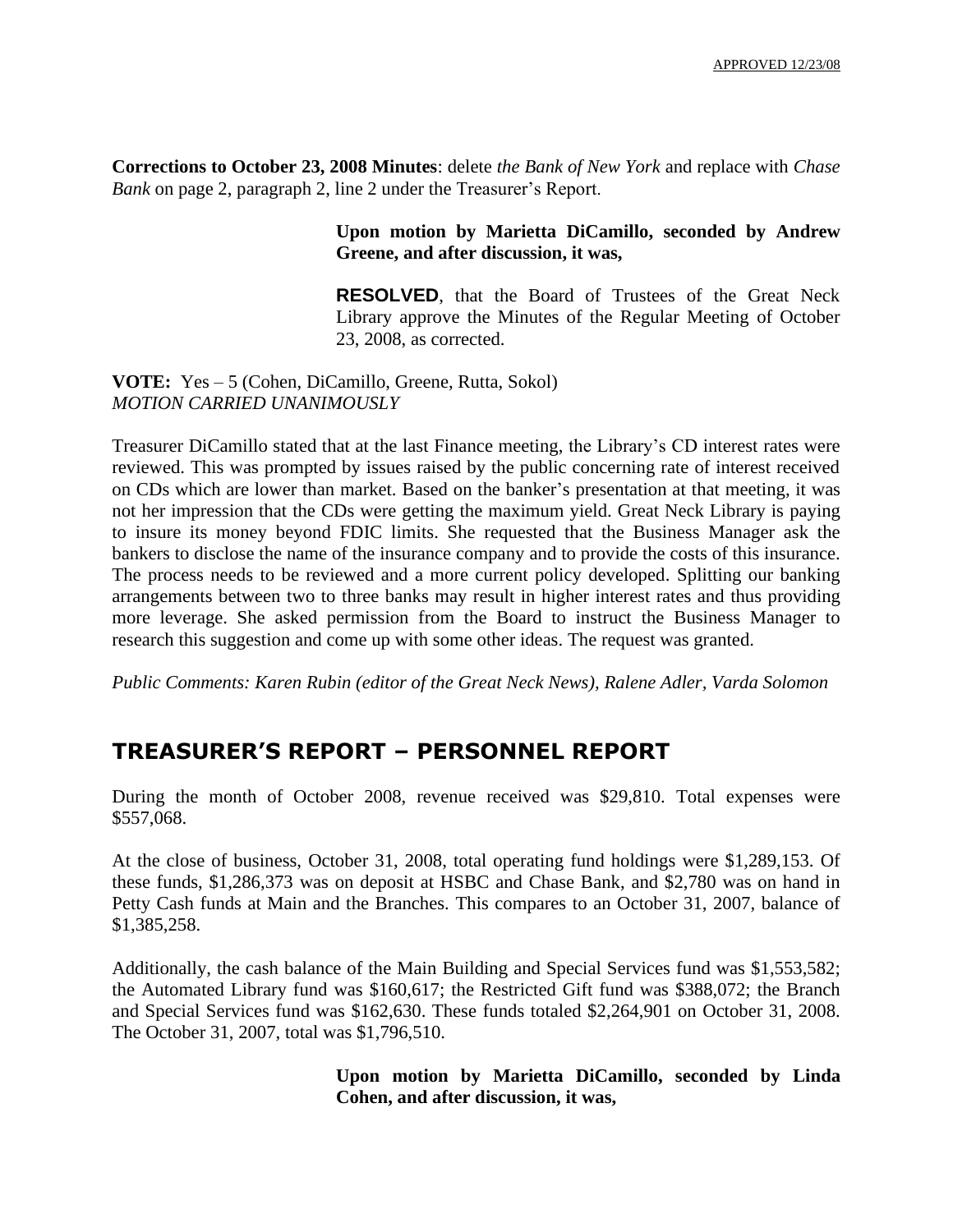**RESOLVED,** that the Board of Trustees of the Great Neck Library accept the November 25, 2008, Treasurer's Report with the Personnel Changes of October 18, 2008, through November 19, 2008.

### **VOTE:** Yes – 5 (Cohen, DiCamillo, Greene, Rutta, Sokol) *MOTION CARRIED UNANIMOUSLY*

 $\_$  ,  $\_$  ,  $\_$  ,  $\_$  ,  $\_$  ,  $\_$  ,  $\_$  ,  $\_$  ,  $\_$  ,  $\_$  ,  $\_$  ,  $\_$  ,  $\_$  ,  $\_$  ,  $\_$  ,  $\_$  ,  $\_$  ,  $\_$  ,  $\_$  ,  $\_$  ,  $\_$  ,  $\_$  ,  $\_$  ,  $\_$  ,  $\_$  ,  $\_$  ,  $\_$  ,  $\_$  ,  $\_$  ,  $\_$  ,  $\_$  ,  $\_$  ,  $\_$  ,  $\_$  ,  $\_$  ,  $\_$  ,  $\_$  ,

### **Upon motion by Marietta DiCamillo, seconded by Linda Cohen, and after discussion, it was,**

**RESOLVED,** that the Board of Trustees of the Great Neck Library authorize the Treasurer, who has reviewed all checks and supporting documentation, to pay the persons named in the Warrant dated October 18, 2008, through November 29, 2008, Paid Checks numbered 0026331 through 0026337, 0026389 through 0026396, and 38030 through 38038 and To-Be-Paid Checks numbered 38039 through 38247, the sums set against their respective names, amounting in the aggregate to \$617,185.03.

**VOTE:** Yes – 5 (Cohen, DiCamillo, Greene, Rutta, Sokol) *MOTION CARRIED UNANIMOUSLY*

## **Upon motion by Marietta DiCamillo, seconded by Linda Cohen, and after discussion, it was,**

**RESOLVED,** that the Board of Trustees of the Great Neck Library accept the Payroll Warrants for pay dates October 9 and October 23, 2008, which have been reviewed by the Treasurer, in the amounts of \$166,930.03 and \$167,750.28 respectively, for a total of \$334,680.31.

**VOTE:** Yes – 5 (Cohen, DiCamillo, Greene, Rutta, Sokol) *MOTION CARRIED UNANIMOUSLY*

# **REPORTS**

## **Secretary**

Secretary Linda Cohen reported that the Library had its election on October 27, 2008, which was uncontested. On the ballot were two seats for the Board of Trustees currently held by Linda Cohen and Norman Rutta and two for the Nominating Committee currently held by Deborah Chadow and Brian Dobkin. Josie Pizer ran for Linda Cohen's seat and she received 307 votes while Varda Solomon ran for the seat of Norman Rutta and received 320 votes. Stacee Bernstein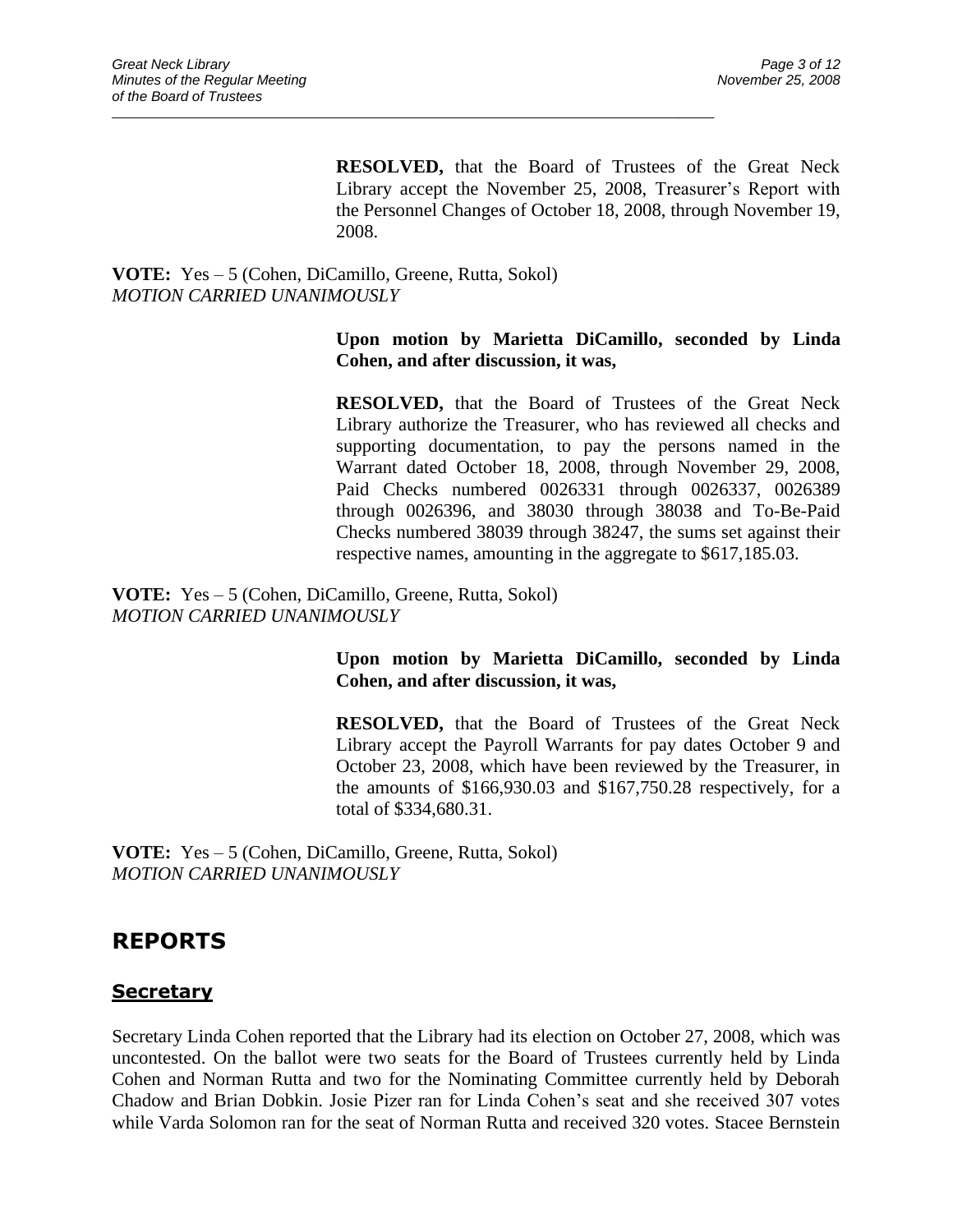ran for Deborah Chadow's seat and received 315 votes, while Julius Mendel ran for Brian Dobkin's seat receiving 312 votes. Josie Pizer and Varda Solomon were welcomed to the Board of Trustees and Stacee Bernstein and Julius Mendel to the Nominating Committee.

 $\_$  ,  $\_$  ,  $\_$  ,  $\_$  ,  $\_$  ,  $\_$  ,  $\_$  ,  $\_$  ,  $\_$  ,  $\_$  ,  $\_$  ,  $\_$  ,  $\_$  ,  $\_$  ,  $\_$  ,  $\_$  ,  $\_$  ,  $\_$  ,  $\_$  ,  $\_$  ,  $\_$  ,  $\_$  ,  $\_$  ,  $\_$  ,  $\_$  ,  $\_$  ,  $\_$  ,  $\_$  ,  $\_$  ,  $\_$  ,  $\_$  ,  $\_$  ,  $\_$  ,  $\_$  ,  $\_$  ,  $\_$  ,  $\_$  ,

*At this point, Trustee Kaplan came in.*

# **Interim Director**

Interim Library Director Laura Weir reported as follows:

### BUILDINGS AND GROUNDS

On Tuesday, November  $4<sup>th</sup>$  she met with two representatives of the Great Neck Plaza Realty, the company from which the Station Branch Library is leased. Keith, Mark, Kathleen Cotter (Head of Station Branch) and the Interim Library Director toured the basement of the Branch. There is plenty of good, empty space with high ceilings. The staircase itself is wide and is not steep. One enters a large "L" shaped room from the stairs. Three doors along the far wall open into three irregular shaped rooms of quite different sizes. Debris from Waldbaum litters the area, but otherwise the space is comfortable and dry with no evidence of water stains. Kathleen envisioned a meeting room, study space and possibly an office in these rooms. The larger space might accommodate a Children's area. There would be room for storage as well. Old pipes and a hand lettered sign indicate the previous existence of bathrooms in the basement as well. Some creative lighting solutions would be needed since there is no natural light. When asked about the cost of leasing this space, Keith said he would work with us to make a deal that would be good for everyone. He suggested the Library getting a professional architect or designer to look at the space to decide how much is needed before negotiating leasing costs.

### **Trustee Rutta asked the Interim Director to find out from the realty company the price per foot for the basement space and this will be discussed at a Branch Committee meeting with a subsequent recommendation to the Board.**

#### *Public Comments: Emanuel Kline*

#### STAFF ASSOCIATION CONTRACT NEGOTIATIONS

Neil Zitofsky, Kevin Seaman and Laura Weir met with the Staff Association Negotiation Team on Monday, November  $3<sup>rd</sup>$ . The Team was given the Library's counter proposals. Another meeting is scheduled for Wednesday, November 26, 2008.

#### STAFF DEVELOPMENT DAY

Seventy-six staff members attended this day-long event on November 11 [Veterans Day when Library is closed to the public] with presentations scheduled for both morning and afternoon. The morning session featured a program on "Managing Change in Your Life and at Work". Speaker Russ Schoen, of Mindgarden Innovation, was witty and informative, offering, through stories, examples and interactive participation, an engaging experience that will help staff manage change, see that change can be positive and deal with the challenges that arise as change initiative is implemented. The afternoon session featured Heather Forest, a nationally and internationally known storyteller and workshop leader who recently received a PhD in Change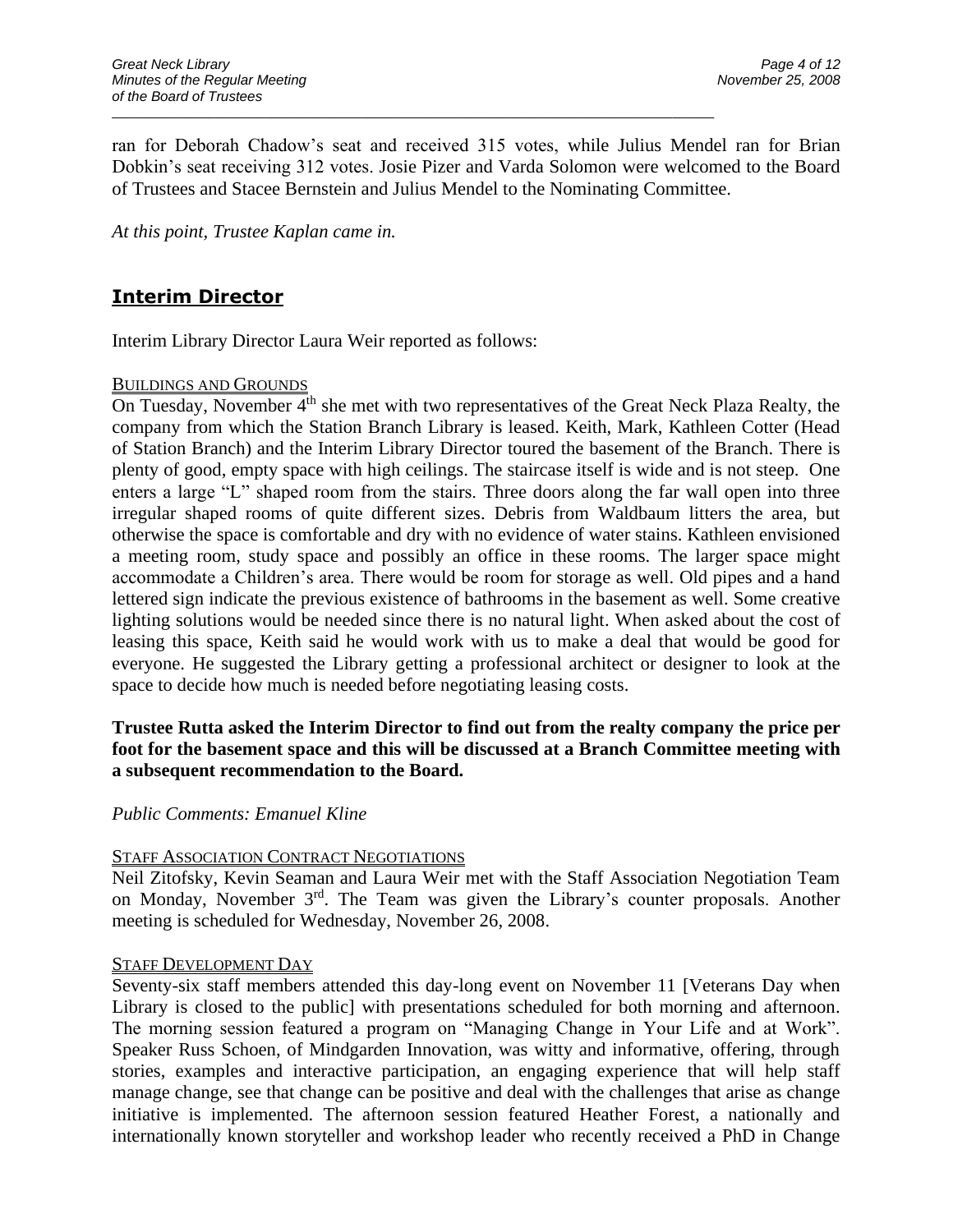Leadership. She was able to adapt her material to include through story and song, insights on managing change, observing that spoken words are powerful, that listening is important and that clear communication, discussion and tact are important skills in negotiation and peacemaking. The final activity of the day was facilitated by Ethan Mann of Levels. The communication activity 'Zoom' is based on a wordless picture book. Participants each receive a picture from the book, then the group worked together to arrange the pictures into a narrative by describing, not showing, the picture they have in hand.

 $\_$  ,  $\_$  ,  $\_$  ,  $\_$  ,  $\_$  ,  $\_$  ,  $\_$  ,  $\_$  ,  $\_$  ,  $\_$  ,  $\_$  ,  $\_$  ,  $\_$  ,  $\_$  ,  $\_$  ,  $\_$  ,  $\_$  ,  $\_$  ,  $\_$  ,  $\_$  ,  $\_$  ,  $\_$  ,  $\_$  ,  $\_$  ,  $\_$  ,  $\_$  ,  $\_$  ,  $\_$  ,  $\_$  ,  $\_$  ,  $\_$  ,  $\_$  ,  $\_$  ,  $\_$  ,  $\_$  ,  $\_$  ,  $\_$  ,

#### EMERGENCY CLOSING

Barry Weil of Levels reported to the Interim Director that on Saturday, October 25 at about 8:40 p.m. the Library had a power outage. Maintenance employee Jack Diefenbach called LIPA and was told that they estimated it would take 5-6 hours for power to be restored. Based on this information, Barry made the decision to close Levels at 9 p.m. rather than midnight. Staff assisted students with contacting their parents and, where necessary, helped find rides for some with other students' parents.

#### LIBRARY PRIVILEGES SUSPENDED

After consultation with the library attorney, the library privileges of a male patron who approached three young teenage girls at Reference Public Access Computers and attempted to engage them in conversation that included references to viewing pornographic material on the internet was suspended. The Nassau County Police was called and, after talking with the man about the incident, he was escorted out of the library building. He was notified in writing the next day that his library privileges had been suspended for six months. The letter also noted that upon resumption of his Great Neck Library privileges in May 2009, he is expected to refrain from the behavior he had recently exhibited and advised him to follow all "Rules and Regulations for the Use of the Library".

**Trustee DiCamillo congratulated Ethan Mann, Head of Levels, who was invited by the trustees of the Baldwin Public Library who had previously toured Levels, to speak at their January Board meeting. Interim Director added that Ethan also works with the East Meadow Public Library on youth activities as well.**

*Public Comments: Emanuel Kline*

## **Director Search** (oral report)

President Sokol informed the meeting that two main issues before the Board are approaching resolution – the search for a library director and an architect. He thanked each and every one of the Trustees for their diligence and hard work to resolve the search for both positions.

President Sokol announced that a decision has been made regarding the Library Director. The Search Firm has confirmed that the person selected has accepted the position as Library Director and the salary terms offered. A special Board of Trustees meeting is scheduled for December 18, 2008, when the Trustees will vote to approve the choice of the Search Committee. He then thanked staff members on the Search Committee and the entire staff for their opinions which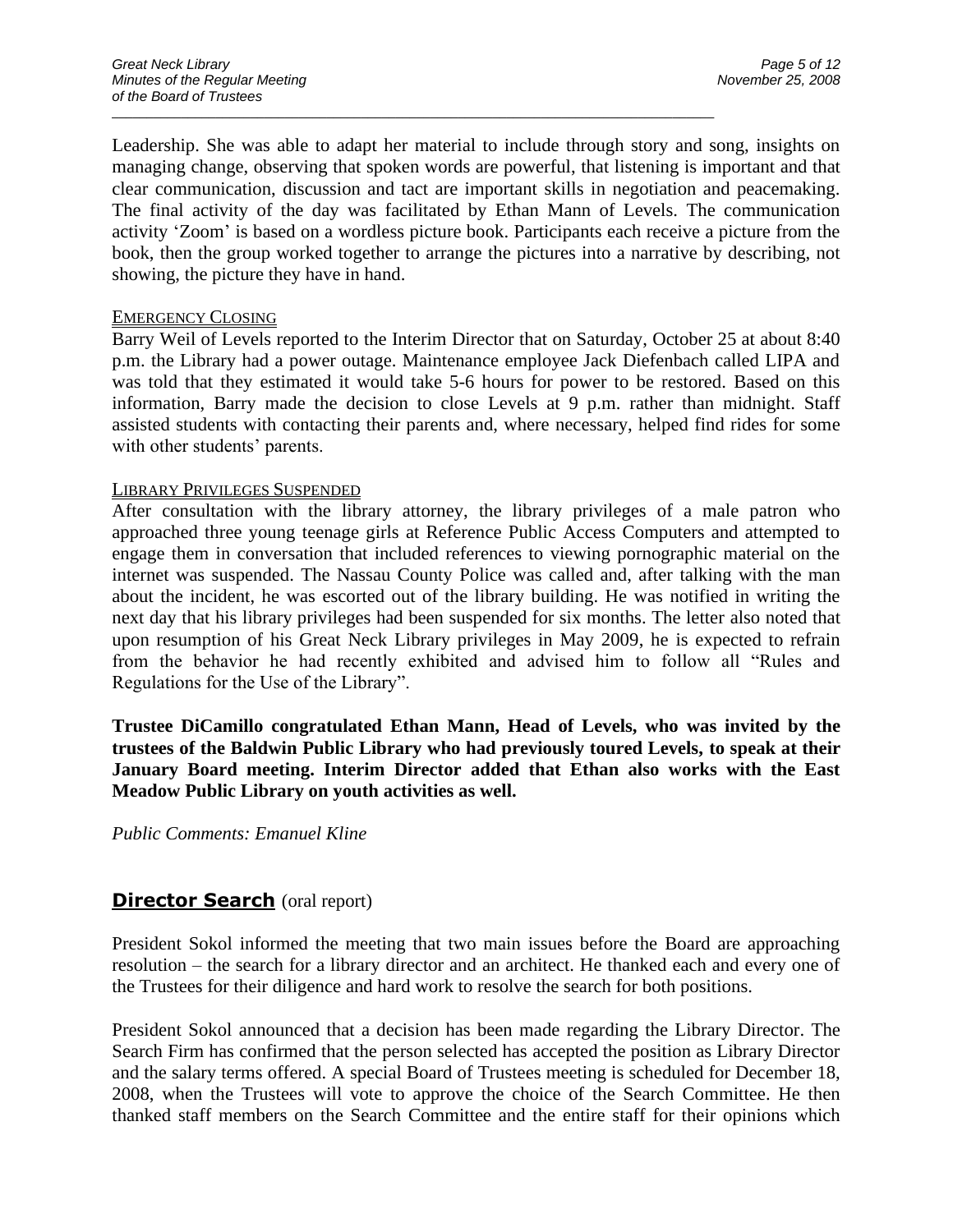were necessary to help guide the Search Committee; also Interim Director for her suggestions, input and valuable experience.

 $\_$  ,  $\_$  ,  $\_$  ,  $\_$  ,  $\_$  ,  $\_$  ,  $\_$  ,  $\_$  ,  $\_$  ,  $\_$  ,  $\_$  ,  $\_$  ,  $\_$  ,  $\_$  ,  $\_$  ,  $\_$  ,  $\_$  ,  $\_$  ,  $\_$  ,  $\_$  ,  $\_$  ,  $\_$  ,  $\_$  ,  $\_$  ,  $\_$  ,  $\_$  ,  $\_$  ,  $\_$  ,  $\_$  ,  $\_$  ,  $\_$  ,  $\_$  ,  $\_$  ,  $\_$  ,  $\_$  ,  $\_$  ,  $\_$  ,

When asked why the vote for the Library Director could not take place tonight, those in attendance were told that the Search Firm has initiated background checks which require releases from the candidate. The Library Director's contract also has to be reviewed by the attorney. It is hoped that the new Director will be at the December 18<sup>th</sup> meeting. Her start date will be February 9, 2009.

Trustee Greene added that both searches for the architect and the Library Director went well because of the cohesiveness of the Board and the desire to work together to reach a unanimous decision, which was accomplished. Every single member of the Board participated in both decisions.

#### *Public Comments: Karen Rubin*

## **Building Committee** (oral report)

Trustee Greene, Chair of the Building Committee, reported that every member of the Board, not only the Building Committee members, was active in doing site visits and attending meetings. The architects who were interviewed were narrowed down to two and the firm of DattnerArchitects of 57<sup>th</sup> Street in Manhattan was chosen. This architectural group was brought to the attention of Trustee Greene by Carol Frank of the Great Neck Record. They designed the Bronx Library Center which is the first 'Leed Certified' Library in the New York Metropolitan area.

Site visits were made to the Bronx Library Center which was found to be a breathtakingly beautiful structure notable for energy-saving features. Trustees also visited another project by Dattner – Klein Campus Center at the Dwight Englewood School, New Jersey – and they were very impressed by the integration of existing light and the way curves were utilized in the building which reinforced their perception that DattnerArchitects really are aesthetically superior. The Committee was also impressed with DattnerArchitects' highly professional presentation which included very specific hand-rendered drawings of their proposal based on parameters set forth in the RFP. The third component of this decision was the overwhelmingly positive recommendations from other clients. The other firm under consideration was a highly competent firm that did a lot of work on Long Island, including many libraries, but given all the parameters looked at, the committee felt that DattnerArchitects was the better choice. The decision was unanimous. The hiring of this firm is contingent on the Library's attorney arriving at a satisfactory contract. The Business Manager was asked to assist the attorney to put together a cost comparison of the material differences offered by the different firms.

Trustee Greene restated that the firm of DattnerArchitects was brought to his attention by a member of the public and he disclosed that his wife, who is an architect, has a friend from architectural school who is now an associate architect with DattnerArchitects. He affirmed that there is no other relationship between any member of this firm and the Library's Board of Trustees and he did let the other trustees know about it and did not think this was a conflict of interest.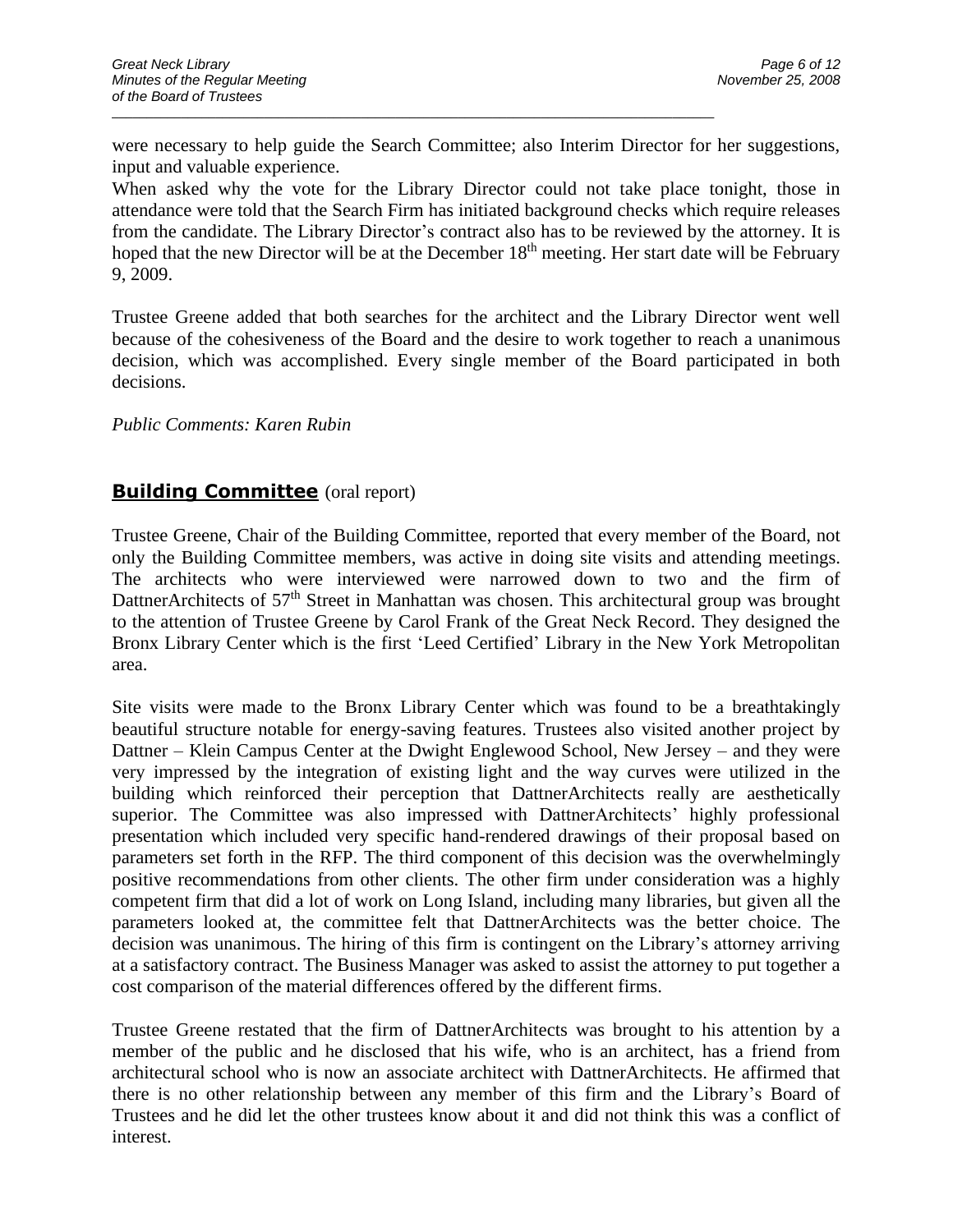At this point three resolutions were put forth:

**Upon motion by Andrew Greene and seconded by Marietta DiCamillo and after discussion, it was hereby,**

**RESOLVED,** that the Great Neck Library Board of Trustees adopts the recommendation of the Building Committee to engage the services of DattnerArchitects for our planned renovation and expansion pending successful negotiations of a contract with said architects.

Trustee DiCamillo commended Trustee Greene for putting together a wonderful process; she felt included every step of the way and she had voiced some concerns about that and she was pleasantly surprised and she appreciated his efforts to include all the Trustees in this process.

**VOTE:** Yes **–** 6 (Cohen, DiCamillo, Greene, Kaplan, Rutta, Sokol) *MOTION CARRIED UNANIMOUSLY*

 $\_$  ,  $\_$  ,  $\_$  ,  $\_$  ,  $\_$  ,  $\_$  ,  $\_$  ,  $\_$  ,  $\_$  ,  $\_$  ,  $\_$  ,  $\_$  ,  $\_$  ,  $\_$  ,  $\_$  ,  $\_$  ,  $\_$  ,  $\_$  ,  $\_$  ,  $\_$  ,  $\_$  ,  $\_$  ,  $\_$  ,  $\_$  ,  $\_$  ,  $\_$  ,  $\_$  ,  $\_$  ,  $\_$  ,  $\_$  ,  $\_$  ,  $\_$  ,  $\_$  ,  $\_$  ,  $\_$  ,  $\_$  ,  $\_$  ,

### **Upon motion by Andrew Greene and seconded by Marietta DiCamillo and after discussion, it was hereby,**

**RESOLVED,** that the Great Neck Library Board of Trustees pursue negotiations with DattnerArchitects through our attorney to arrive at a contract for architectural services to provide services for our planned renovation and expansion.

**VOTE:** Yes **–** 6 (Cohen, DiCamillo, Greene, Kaplan, Rutta, Sokol) *MOTION CARRIED UNANIMOUSLY*

### **Upon motion by Andrew Greene and seconded by Linda Cohen and after discussion, it was hereby,**

**RESOLVED,** that the Great Neck Library Board of Trustees authorize the Building Committee to undertake a search in executive session for a project manager or owner's representative and to recommend such professional to the Board of Trustees which recommendation shall be approved or disapproved by the Board of Trustees.

Trustee Rutta raised the issue that the project manager should be paid based on work done and not on the passage of time.

Trustee DiCamillo asked to be taken through the process for a better understanding on how the architect phases into the selection of the project manager. According to Trustee Greene, his understanding is that both professionals work collaboratively but also that they are independent and the owner's representative/project manager would make independent judgments more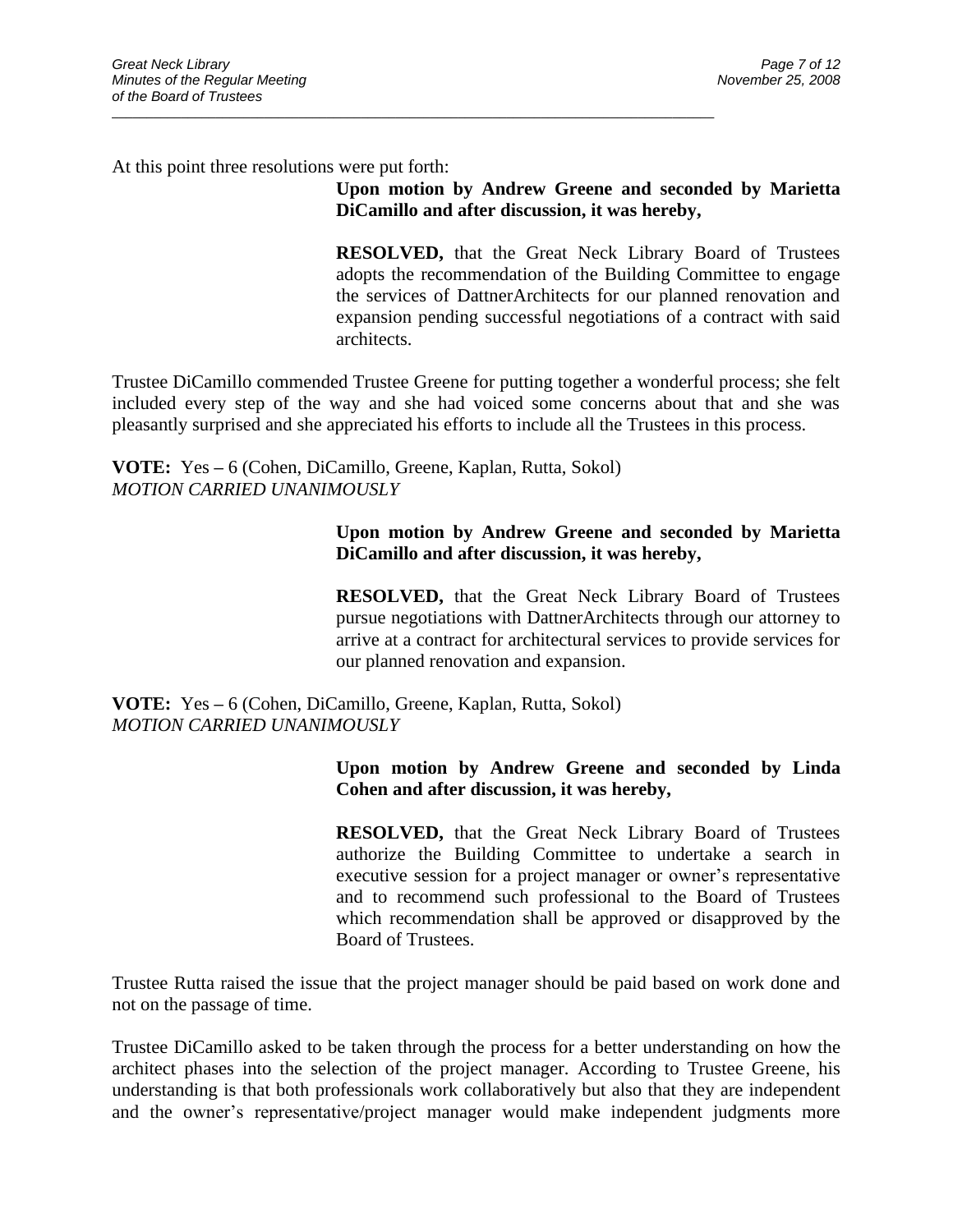tailored to the Library's financial interest. The architect and the project manager should be brought on board at the same time.

 $\_$  ,  $\_$  ,  $\_$  ,  $\_$  ,  $\_$  ,  $\_$  ,  $\_$  ,  $\_$  ,  $\_$  ,  $\_$  ,  $\_$  ,  $\_$  ,  $\_$  ,  $\_$  ,  $\_$  ,  $\_$  ,  $\_$  ,  $\_$  ,  $\_$  ,  $\_$  ,  $\_$  ,  $\_$  ,  $\_$  ,  $\_$  ,  $\_$  ,  $\_$  ,  $\_$  ,  $\_$  ,  $\_$  ,  $\_$  ,  $\_$  ,  $\_$  ,  $\_$  ,  $\_$  ,  $\_$  ,  $\_$  ,  $\_$  ,

Interim Director Weir inquired if she should now work on the RFP for the project manager. She has about five people who have expressed interest in working as project manager. She was given the go-ahead.

Trustee DiCamillo felt that there was no internal insight monitoring the scope of the interaction of the previous project manager and she would like to see that happen this time.

Carol Frank stated for the record that the only relationship she had with DattnerArchitects is what she read in the New York Times and online about the Bronx Library Center and she has no personal or professional relationship with them. But from everything she has heard and read about them she was thrilled with the Board's selection.

Mady Adickman, member of the public, suggested that the Board should consider involving the New York Power Authority in the process. The Power Authority can provide their expertise, and energy savings. They try to structure a deal where the project gets paid for out of the energy savings. There is an incentive not only to 'Go Green' but a tremendous incentive to conserve energy and he would be happy to provide contact information. The Board took this under advisement.

Trustee DiCamillo asked the Interim Director if she had contacted Ms. Depew as was requested at the October 23rd Board meeting. She replied that she had emailed her but had not received a response. Ms. Weir will try to contact her by phone.

Trustee Greene gave his assurance that the entire Board will be involved in the project manager selection process in the same manner as the architect selection. He asked the Interim Director to distribute to the Trustees the material received from project managers.

*Public Comments: Carol Frank, Karen Rubin, Josie Pizer, Martin Adickman, Mrs. Adickman, Ralene Adler*

**VOTE:** Yes **–** 6 (Cohen, DiCamillo, Greene, Kaplan, Rutta, Sokol) *MOTION CARRIED UNANIMOUSLY*

# **OLD BUSINESS**

## **Ethics Statement for Library Trustees**

On November 27, 2007 an ethics statement was passed and is now a part of the Policy Manual. At that time, President Sokol wanted to have a discussion about one part of it which reads: "*Trustees must distinguish clearly in their actions and statements between their personal philosophies and attitudes and those of the institution*, acknowledging the formal position of the Board even if they personally disagree." After determining that this was adapted without any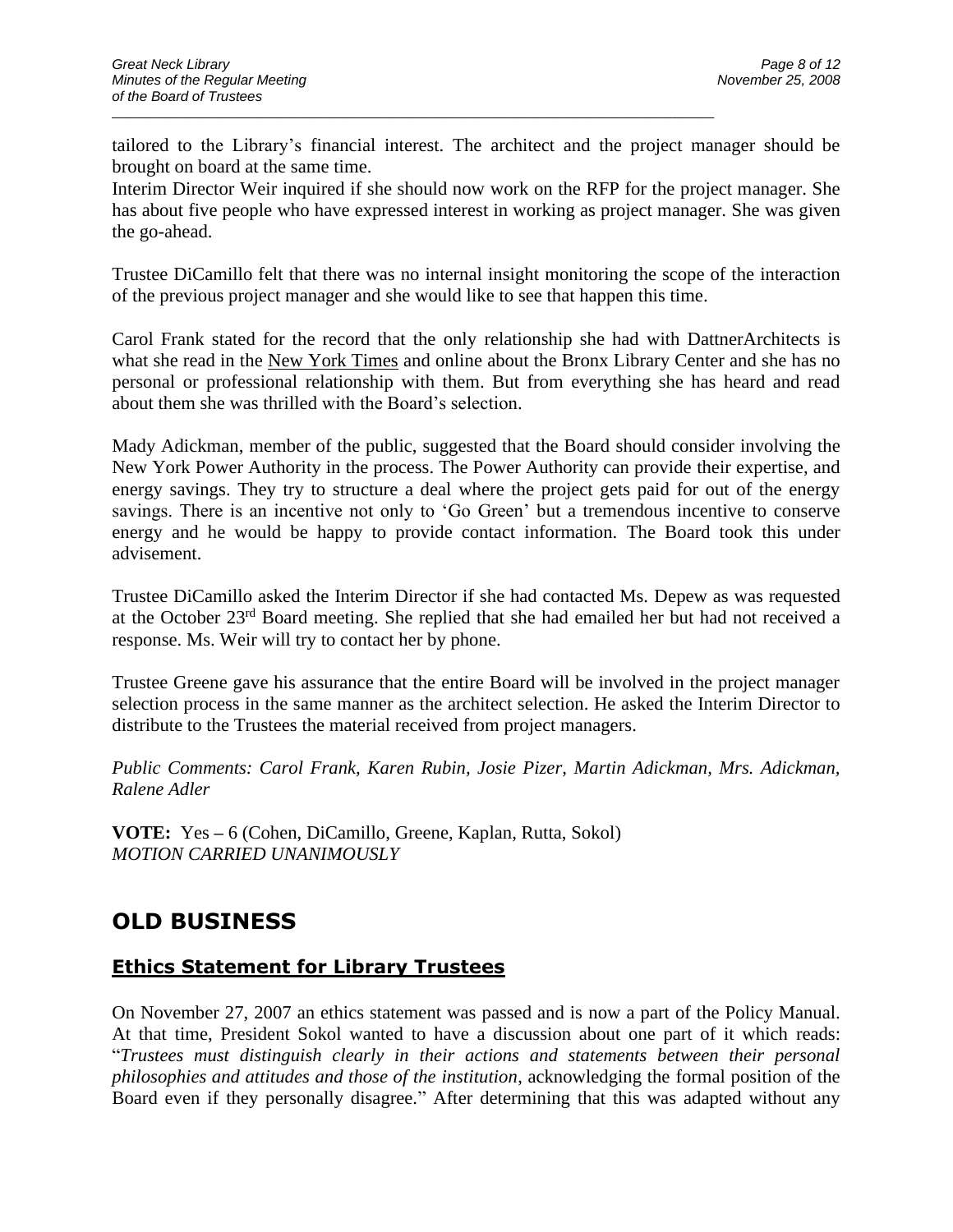modification directly from the handbook of The Association for Library Trustees and Advocates, a division of the American Library Association, Trustee Sokol was satisfied with it.

 $\_$  ,  $\_$  ,  $\_$  ,  $\_$  ,  $\_$  ,  $\_$  ,  $\_$  ,  $\_$  ,  $\_$  ,  $\_$  ,  $\_$  ,  $\_$  ,  $\_$  ,  $\_$  ,  $\_$  ,  $\_$  ,  $\_$  ,  $\_$  ,  $\_$  ,  $\_$  ,  $\_$  ,  $\_$  ,  $\_$  ,  $\_$  ,  $\_$  ,  $\_$  ,  $\_$  ,  $\_$  ,  $\_$  ,  $\_$  ,  $\_$  ,  $\_$  ,  $\_$  ,  $\_$  ,  $\_$  ,  $\_$  ,  $\_$  ,

# **Conflict of Interest Policy**

## **Upon motion by Linda Cohen and seconded by Marietta DiCamillo and after discussion, it was,**

**RESOLVED,** that the Board of Trustees of the Great Neck Library take from the table the conflict of Interest Policy that was tabled at the November 27, 2007, Board meeting.

**VOTE:** Yes **–** 6 (Cohen, DiCamillo, Greene, Kaplan, Rutta, Sokol) *MOTION CARRIED UNANIMOUSLY*

At the November 27, 2007, Board meeting, there were questions about who would be required to sign an affirmation and what exactly that affirmation was going to be. Since then, the Policy Committee met and determined that the Trustees, Director, Assistant Director, Business Manager, Department Heads, Branch Heads and the Head of Maintenance should sign the affirmation. In consultation with the attorney, an Affirmation of Compliance statement was prepared.

Trustee Rutta noted two errors in the Affirmation Statement: The word 'interest' in the heading was spelled incorrectly. In the last paragraph which reads *the Board of* Managers – delete the word 'managers' and replace with 'Trustees'. He also suggested that section VII(b) of the Conflict of Interest policy which reads: *Each trustee shall sign a disclosure statement at year end as provided by the Library's certified public accountants* should be deleted because this is not something that certified public accountants do. These changes were incorporated accordingly. [see attached]

> **Upon motion by Linda Cohen and seconded by Marietta DiCamillo and after discussion, it was,**

> **RESOLVED,** that the Board of Trustees of the Great Neck Library add a new section 500-85, Conflict of Interest, to its Policy Manual as amended;

And further,

**RESOLVED,** that the Board of Trustees of the Great Neck Library approve the Conflict of Interest Affirmation of Compliance Statement as amended.

Trustee Rutta asked that an inventory of all tabled motions with the date of each airing be included in the monthly Board Packets. The Minutes of past Board meetings should be checked for any other tabled motions.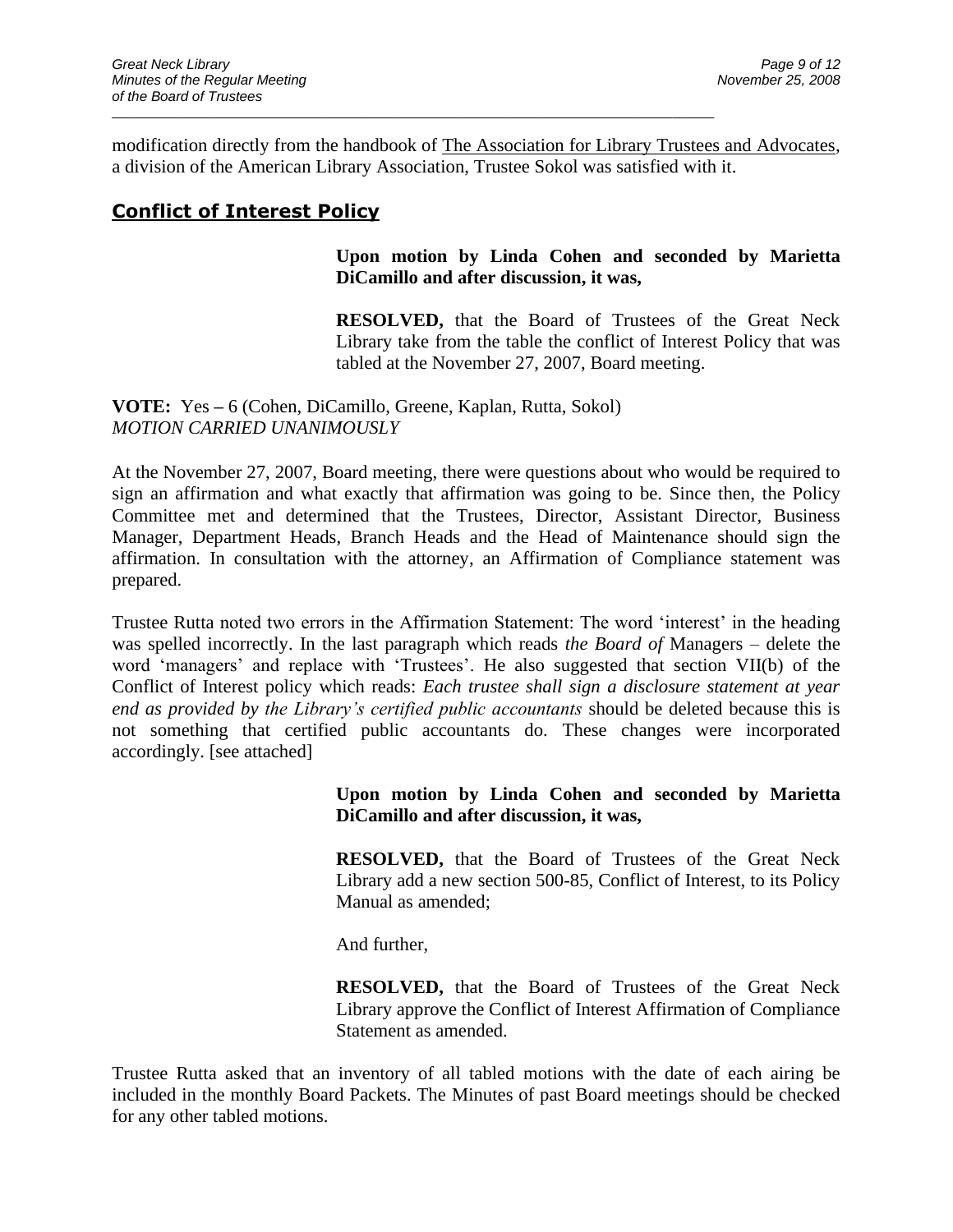Since this item was already aired twice, it was agreed to vote on it.

 $\_$  ,  $\_$  ,  $\_$  ,  $\_$  ,  $\_$  ,  $\_$  ,  $\_$  ,  $\_$  ,  $\_$  ,  $\_$  ,  $\_$  ,  $\_$  ,  $\_$  ,  $\_$  ,  $\_$  ,  $\_$  ,  $\_$  ,  $\_$  ,  $\_$  ,  $\_$  ,  $\_$  ,  $\_$  ,  $\_$  ,  $\_$  ,  $\_$  ,  $\_$  ,  $\_$  ,  $\_$  ,  $\_$  ,  $\_$  ,  $\_$  ,  $\_$  ,  $\_$  ,  $\_$  ,  $\_$  ,  $\_$  ,  $\_$  ,

Trustee-elect Varda Solomon requested clarification on section IV of the Conflict of Interest Policy which indicates that a prospective trustee shall complete the 'Affirmation Compliance' which solicits information regarding past or present business dealings with the Library and if the applicant responds in the affirmative, the Board shall be notified by the Nominating Committee prior to appointment of the trustee. Since the Nominating Committee does not appoint trustees, it just nominates them, are the candidates expected at the time of interview to sign the 'Affirmation Compliance' statement before the Nominating Committee can give them further consideration? There was also the question on whether this document becomes a public document and foilable. Trustee DiCamillo brought out that the interviews are in executive session and if the individual signs this document and it becomes foilable, then those candidates could be disclosed. Although the Board approved the Conflict of Interest policy, this portion was sent back to the Policy Committee to review.

*Public Comments: Varda Solomon*

**VOTE:** Yes **–** 6 (Cohen, DiCamillo, Greene, Kaplan, Rutta, Sokol) *MOTION CARRIED UNANIMOUSLY*

## **Parkville Branch Lease**

Negotiations are currently underway with the Great Neck School District for a ten-year lease for the Parkville Branch Library. The Branch Committee will meet to discuss an appropriate response to the Business Manager's memo in terms of proceeding and perhaps they will have something to vote on for the next Board meeting.

## **Petition for Absolute Charter in the First Instance**

**Upon motion by Anna Kaplan and seconded by Linda Cohen and after discussion, it was hereby,**

**RESOLVED,** that the Great Neck Library Board of Trustees appoint Martin Sokol, President of the Board of Trustees to apply, on behalf of the Great Neck Library, to the Regents of the University of the State of New York for an Absolute Charter in the First Instance.

Notice was received from the State Education Department, Division of Library Development, that the Great Neck Library was not chartered by the New York State Board of Regents but by the Department of State. A library charter is the legal document that incorporates a library as an educational institution. The Great Neck Library had been operating all along with the assumption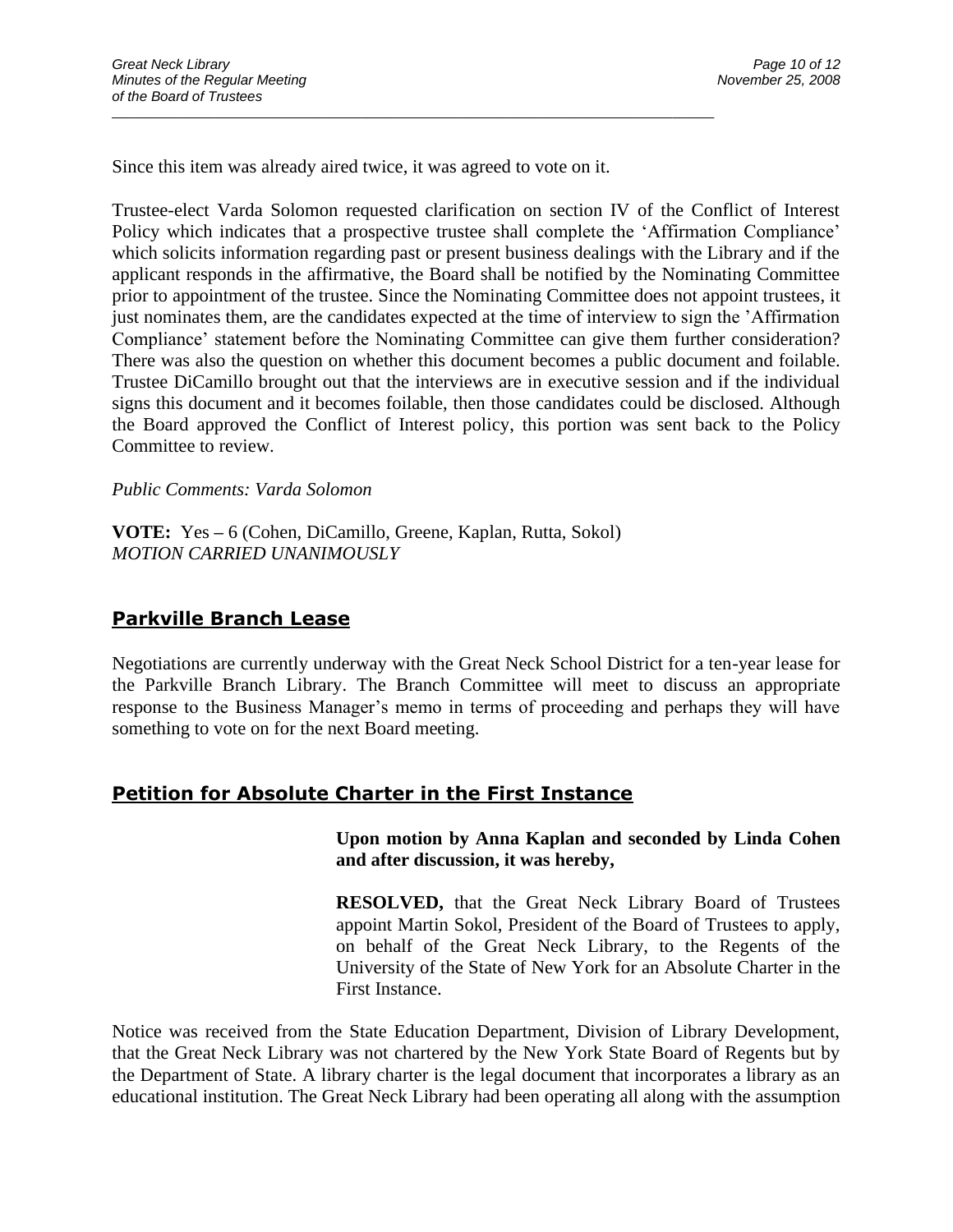that there was a charter since there is an official document dated 1929 on the wall in the Director's Office which is actually NYS Department of State registration.

 $\_$  ,  $\_$  ,  $\_$  ,  $\_$  ,  $\_$  ,  $\_$  ,  $\_$  ,  $\_$  ,  $\_$  ,  $\_$  ,  $\_$  ,  $\_$  ,  $\_$  ,  $\_$  ,  $\_$  ,  $\_$  ,  $\_$  ,  $\_$  ,  $\_$  ,  $\_$  ,  $\_$  ,  $\_$  ,  $\_$  ,  $\_$  ,  $\_$  ,  $\_$  ,  $\_$  ,  $\_$  ,  $\_$  ,  $\_$  ,  $\_$  ,  $\_$  ,  $\_$  ,  $\_$  ,  $\_$  ,  $\_$  ,  $\_$  ,

The completed documents required for the Library to apply for an Absolute Library Charter in the First Instance was provided for the Board of Trustees to sign and signatures of each Trustee notarized. The Trustees asked for this to be tabled until the December 18, 2008, Special Board Meeting so that attorney Kevin Seaman and the Library's Auditor Al Coster could review this document before it is voted on and notarized. The Library's attorney will be present for that meeting. A copy of the document is to be provided to counsel and the auditor in advance for review.

*Public Comments: Emanuel Kline, Karen Rubin*

## **Upon motion by Andrew Greene and seconded by Linda Cohen and after discussion, it was hereby,**

**RESOLVED,** that the Great Neck Library Board of Trustees vote to table the resolution until the special Board meeting when the attorney will be present and will give us his opinion.

**VOTE:** Yes **–** 6 (Cohen, DiCamillo**,** Greene, Kaplan, Rutta, Sokol) *MOTION CARRIED UNANIMOUSLY*

*Trustee Eshaghoff arrived.*

# **NEW BUSINESS**

## **Excess Equipment**

### **Upon motion by Janet Eshaghoff and seconded by Marietta DiCamillo and after discussion, it was,**

**RESOLVED,** that the Board of Trustees of the Great Neck Library declare the items listed on the appended schedule dated November 9, 2008, excessed and authorize the Interim Director to dispose of same in an appropriate manner.

**VOTE:** Yes **–** 7 (Cohen, DiCamillo, Eshaghoff, Greene, Kaplan, Rutta, Sokol) *MOTION CARRIED UNANIMOUSLY*

## **Update on Electronic Services: Database Core Collection & Live Homework Help**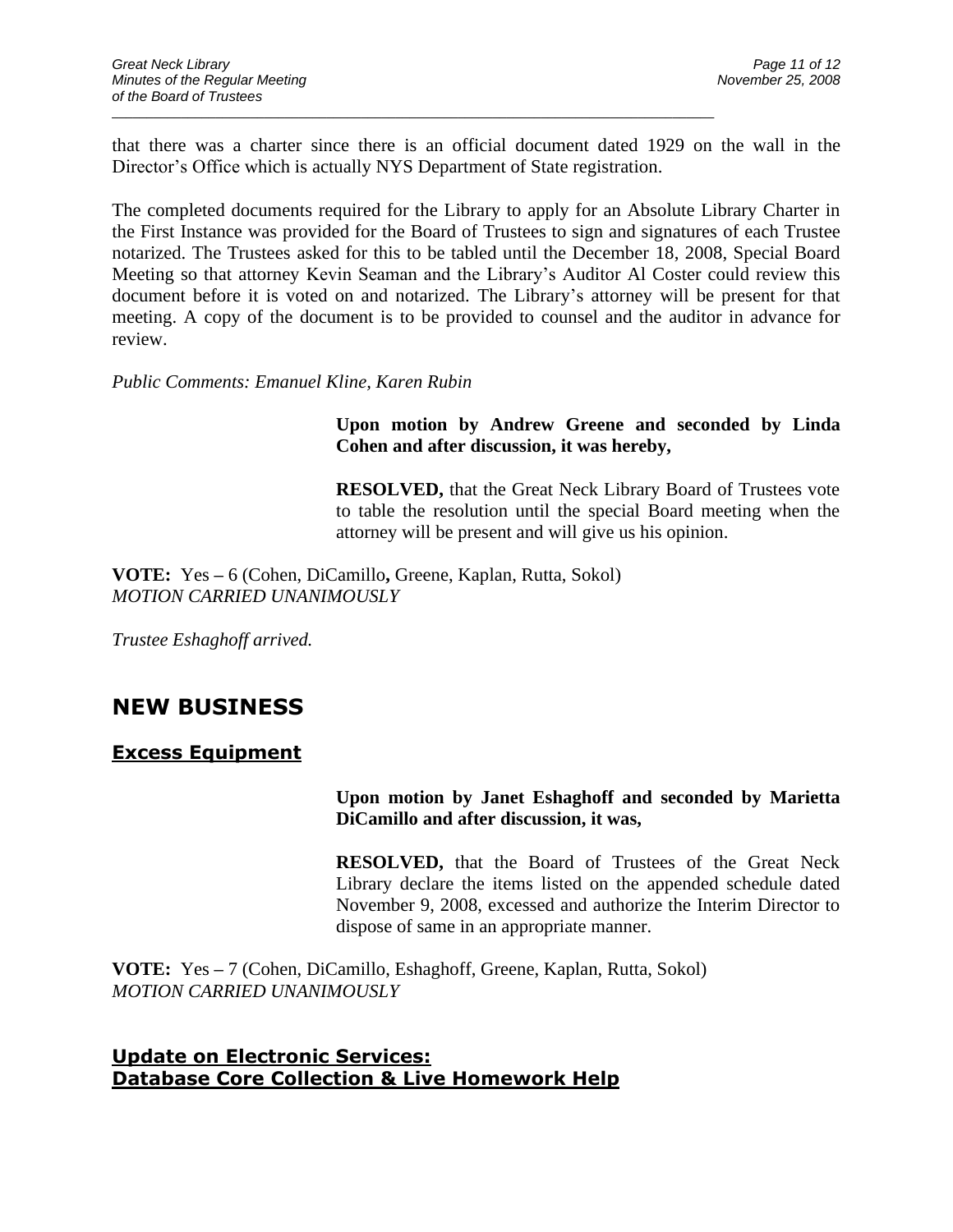Nassau County libraries have a core collection of databases in common. The Nassau Library System and COLA (Committee for Online Library Applications), made up of several Nassau County library directors, were able to negotiate substantial savings from vendors by purchasing for all 51 libraries. By negotiating for multiple-year contracts substantial savings were achieved by freezing renewal costs. The purchase of the Federated search capability from Innovative Interfaces on our own would have cost us \$10,000 a year but with this special vendor negotiation, it is costing approximately \$1,000 a year.

 $\_$  ,  $\_$  ,  $\_$  ,  $\_$  ,  $\_$  ,  $\_$  ,  $\_$  ,  $\_$  ,  $\_$  ,  $\_$  ,  $\_$  ,  $\_$  ,  $\_$  ,  $\_$  ,  $\_$  ,  $\_$  ,  $\_$  ,  $\_$  ,  $\_$  ,  $\_$  ,  $\_$  ,  $\_$  ,  $\_$  ,  $\_$  ,  $\_$  ,  $\_$  ,  $\_$  ,  $\_$  ,  $\_$  ,  $\_$  ,  $\_$  ,  $\_$  ,  $\_$  ,  $\_$  ,  $\_$  ,  $\_$  ,  $\_$  ,

The Nassau Library System plans to build an online services portal through which anyone countywide can access these databases. As a group the 51 library directors feel it is a good marketing tool that will provide consistent service and will raise awareness to the wealth of databases available for research and study.

Live Librarian/Homework Help is another database that is being purchased at a reduced rate through NLS and the COLA Committee. Co-Central libraries receive certain amount of money from New York State and they are paying 25% for this service. During the month of October, 222 students in Great Neck used this service.

*Public Comments: Ralene Adler, Varda Solomon, Jane Alexander (Parkville Branch Librarian), Mrs. Adickman*

## **Snow Removal Contract**

**Upon motion by Marietta DiCamillo and seconded by Linda Cohen and after discussion, it was,**

**RESOLVED,** that the Board of Trustees of the Great Neck Library authorize the acceptance of the snow removal contract for a one-year period with EPG Construction as per the amended contract, to be charged to the Landscaping/Snow Removal budget line in the amount of \$9,425.

*Public Comments: Ralene Adler*

**VOTE:** Yes **–** 7 (Cohen, DiCamillo, Eshaghoff, Greene, Kaplan, Rutta, Sokol) *MOTION CARRIED UNANIMOUSLY*

# **OPEN TIME**

Trustee DiCamillo commended Interim Director Weir for the time she spent in cross checking those numbers for the application for the Absolute Charter in the First Instance.

# **ADJOURNMENT**

Marietta DiCamillo motioned and Linda Cohen seconded for an adjournment at 9:50 p.m.